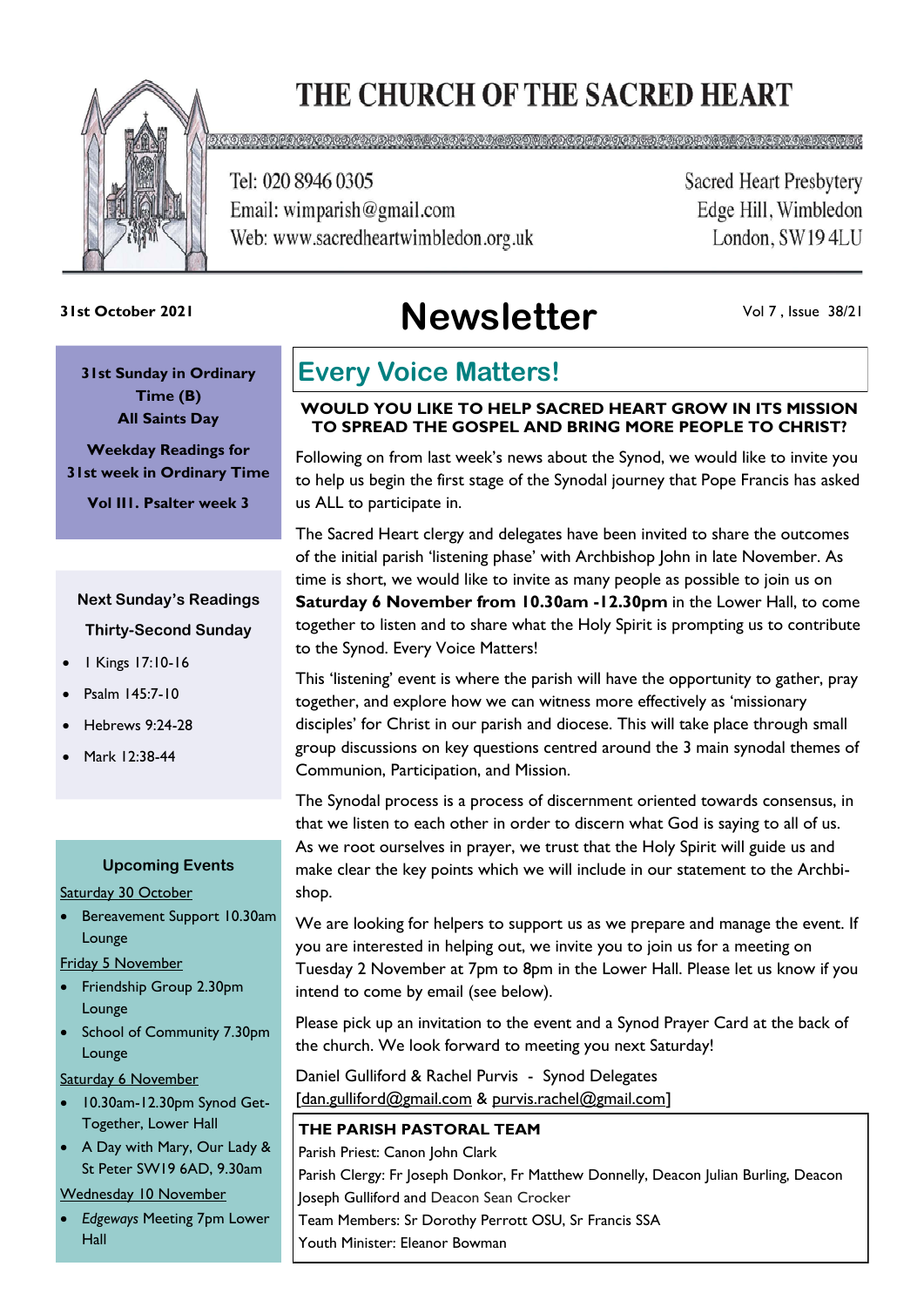#### **COLLECTIONS**

Today, 31 October, we will be holding a harvest collection for Christian CARE Association, a charity working in the London Borough of Merton, a charity supporting around 160 families whose lives are in crisis. For more info please visit [https://](https://christiancaremerton.org.uk/) [christiancaremerton.org. uk/](https://christiancaremerton.org.uk/)

### **DANIEL GULLIFORD AND RACHEL PURVIS**

Our parish's delegates to the Synod 2021-2023 *for a synodal Church communion | participation | mission*

Daniel joined the community of Sacred Heart parishioners over a year ago and has been a member of the church stewards' team during the pandemic which provided him with a great way of getting to know the community. He has served the wider Church as a youth leader at various Catholic charismatic conferences over the past eight years and took a gap year after finishing sixth-form with the Sion RC Community for Evangelism (UK) where he was part of a secondary school mission team. He is delighted to serve the parish through this synodal process, to listen to, and be led by, the Holy Spirit together.

Rachel has been a member of our parish for many years, she is married with 4 grown up children and has become part of a prayerful group of parishioners who meet every week to reflect on the gospel and how it speaks directly to us in our everyday lives. Rachel feels honoured to support the parish through the synodal journey of listening and learning how to respond to where He is leading us in this mission.

### **Parish News**

### **HOLY SOULS ENVELOPES**

If you would like to have your deceased family members remembered in the Masses during November, please write their names on a paper and put them into the Holy Souls envelopes provided. They will be placed in a box at the altar during Masses this month. Any donations

enclosed will go towards Masses for the Holy Souls during the year.

### **FINANCE COMMITTEE - VACANCIES**

We have two vacancies on the parish Finance Committee. The Finance Committee is established under Canon Law and advises the Parish Priest on

financial and property issues including the general administration of the parish office. Meetings are about 6 per year but members are actively involved in implementing specific areas of the remit between meetings. If you are interested in helping, please contact Father John.

### **Announcements**

**MEMORIAL SERVICE**

Lantern Methodist Church is organising a Memorial Gathering on Sunday 31 October at 10.30am to remember all those lost during the pandemic. Everyone welcome; for more details please visit www. lanternmethodist.com.

### **CANDLE LIT PROCESSION**

A candle-lit procession in anticipation of COP26 will take place on Monday 1 November. The event will give an opportunity to come together to pray for the success of COP26 scheduled from Sunday 31 October - 12

November in Glasgow. All are welcome. Starting at 6pm outside Westminster Cathedral, finishing at Farm Street Church (with refreshments); sign up at https:// londonjesuitcentre.org/cop-26-candle-lit-procession.

### **DEACONATE ORDINATION**

We rejoice and pray for Con Diver from St Teresa's Parish, Morden, who will be ordained a Deacon at Southwark Cathedral at 6.30pm on Friday 5 November. We wish him every blessing in his ministry!

#### **BLESSING OF THE GRAVES**

This year, the blessing of the graves at the Merton and Sutton Joint Cemetery in Garth Road will take place on Sunday 14 November, Remembrance Sunday. There will be a short service at 3pm outside the chapel. This will be followed by clergy being available to bless individual graves. A priest will then also go to the North East Surrey Crematorium as some of our parishioners' relatives are buried there.

### **Parish Organisations**

#### **BEREAVEMENT SUPPORT**

Saturday 30 October from 10.30-11.30am in the Parish Lounge: the Bereavement Team invites everyone experiencing loss in their lives, no matter how long ago, to drop in for a coffee and a chat. For more info call 020 8946 5198 or see the website.

### **FRIENDSHIP GROUP**

5 November at 2.30pm in the Lounge. Talk: "*Cataracts and Crocodiles An adventure on The Blue Nile*" by Joe Ruston. Tea & cakes to follow. All are welcome!

#### **MEMORY LANE CLUB**

This popular club for people with dementia and their carers is open again on Wednesdays from 10.30am - 12.30pm in the Parish Lounge with tea, coffee and cake along with lots of chat, laughter and other activities. We greatly look forward to meeting up with old friends and new.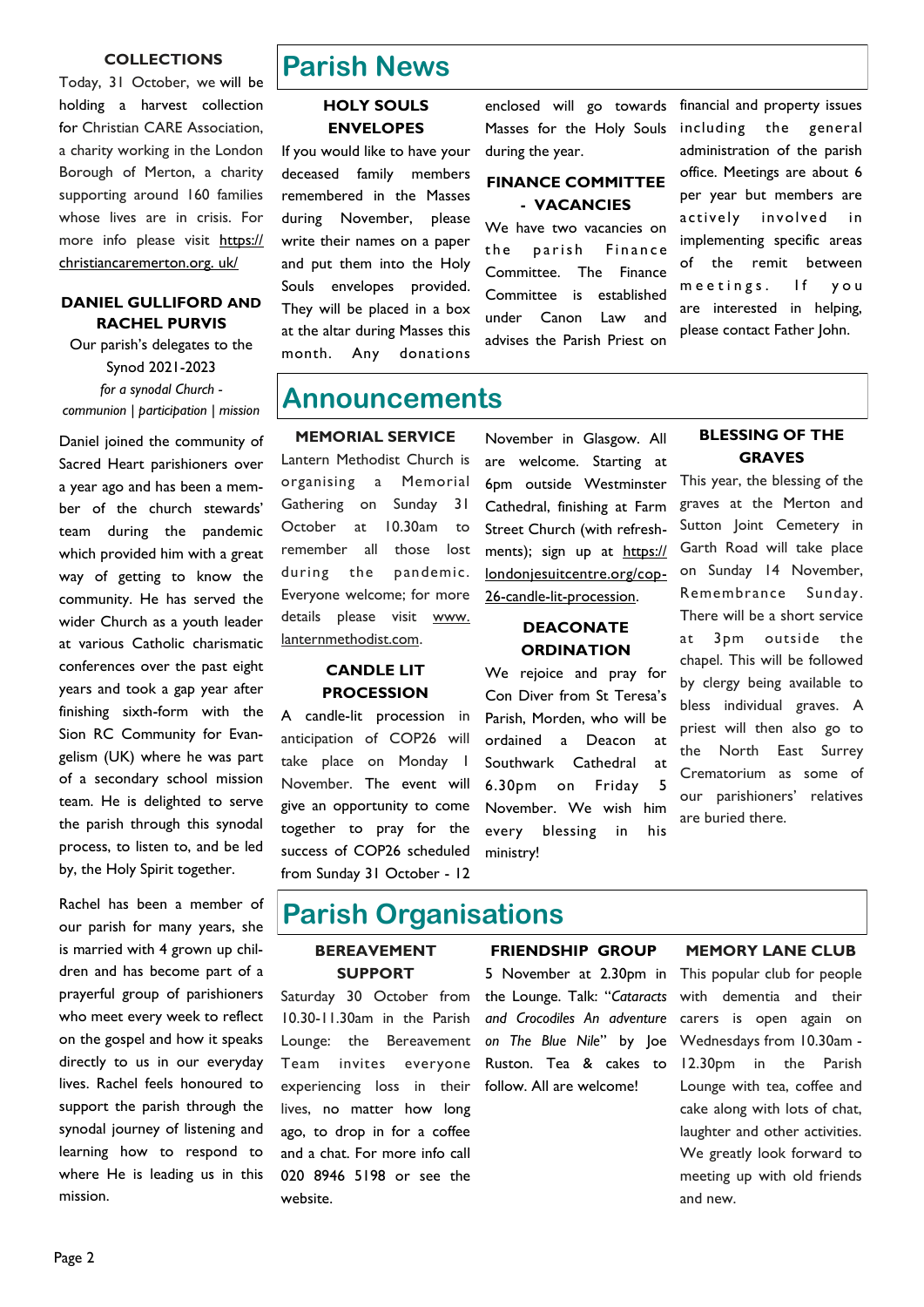### **Social & Cultural**

#### **EDGEWAYS NEEDS YOU!**

Since January 1988, your parish magazine, Edgeways, has been faithfully produced each month with print and online versions until March 2020 (vol.32 no.3) and, due to lockdown, intermittently online only until recently. To review and hopefully secure the continuation of this periodical, there will be a live meeting at 7pm on Wednesday 10 November in the Lounge: this meeting is for all past contributors, distributors, other helpers and for new people who are interested in securing the future Edgeways and - specially - to find a new editor/ designer to follow the inimitable John Symes. For more info or to show your area of future support if you are not able to attend the meeting contact David at davidthurst@gmail.com.

### **WIDOWS' SUPPORT 40TH YEAR CELEBRATION**

On Tuesday 30 November in the Lower Parish Hall, all widows are invited for Mass at 12 noon followed by a buffet lunch. This nonstructured group has taken place every Tuesday since Autumn 1981 (except during lockdown). We meet for 2 hours in a founder member's home where we enjoy to chat over tea & biscuits, (occasionally with cake or a glass of wine). We are always glad to welcome new members to our friendly gathering with much laughter, sharing news & information.

All widows are welcome to our celebration, please let us know if you are coming for catering purpose. Donations welcome. For more info, please call Sadie Smith 020 8946 5198 or Sheila Kelleher 020 8946 1792 or

email mrssadiesmith3@out look.com.

#### **CHRISTMAS LUNCH**

Christmas Day 25 December 2021 A warm invitation to share Christmas Day in the Parish Hall to anyone who is going to be on their own this Christmas.

Volunteers & guests on the day will sit and eat together. Sign up to join the festivities with Thelma at the Parish Office (or call 0208946 0305). As always, we will need donations to cover the cost of putting on a delicious lunch and buying gifts - your generosity, no matter how much you are able to afford is what helps this to happen and is so gratefully appreciated.

We need a few helpers prior to the event, drivers and a few volunteers to serve on Christmas Day. Please contact Louise (louise@gingham [hearts.co.uk](mailto:louise@ginghamhearts.co.uk) , 07872665 947).

*Please introduce yourself to a member of the Parish Team after Mass and register online at https://sacredheart wimbledon.org.uk/ or by filling in a registration form, available at the back of the church*.

*New to the Parish?* 

### **COMMUNITY SPONSOR-SHIP OF REFUGEES**

Our fellow church in the local ecumenical group, *Churches Together*, Christ Church on Copse Hill are seeking a suitable house to rent in SW20 for a Syrian refugee family. This is the final condition of their application to the Home Office and they invite anyone who knows of a house to contact Chris Larkman at chris.lark man@gmail.com.

### **JESUIT MISSIONS STAMP CUTTING**

Volunteers needed to help trim & sort used stamps to raise money for JM: Thursday 4 November from 9.30am-12.30pm - coffee provided. Please bring your own scissors, enquiries to Tim Everson ([tim.everson@btinternet.com\)](mailto:tim.everson@btinternet.com) or just turn up at: 11 Edge Hill, SW19 4 LR

**SAFEGUARDING**

It is the policy of the Catholic Church in England and Wales to report all allegations of abuse to statutory authorities, regardless of whether the abuse occurred recently or in the past, or whether the accused person is living or deceased. If you are concerned about the welfare of a child or adult at risk, do not delay in contacting the police, using 999 if a child or adult is believed to be in immediate danger. Further safeguarding information can be found on the parish website.

### **Exploring our Faith SCRIPTURE FROM**

### **SCRATCH**

The London Jesuit Centre invites you to an introduction to the New Testament. Dates: Thursdays, 11, 18, 25 November and 2 & 9 December at 11am-12pm or 7-8pm (online). Introductory session: Thursday 4 November 11- 11.30am or 7-7.30pm (online).

Level: Open to all designed to provide a manageable

entry point to a subject area; accessible to those with little or no prior knowledge.

Course tutor: Brian Purfield Invited contribution: £65 ([more info](https://corn-pug-ems8.squarespace.com/invited-contribution) on the website) Venue: Online using Zoom app; to apply and register please visit https://london [jesuitcentre.org/intro-to-the](https://londonjesuitcentre.org/intro-to-the-new-testament) [-new-testament.](https://londonjesuitcentre.org/intro-to-the-new-testament)

### **A DAY WITH MARY**

You are invited to a Day with Mary on Saturday 6 November Our Lady & St Peter, Victoria Drive SW19 6AD, starting at 9.30am, celebrant and preacher: Fr Philip de Freitas; Sermons on Our Lady by y Fr Louis Kouevi MCCJ and Monsignor John J Kallarackal. For more information, please visit adaywithmary.org.